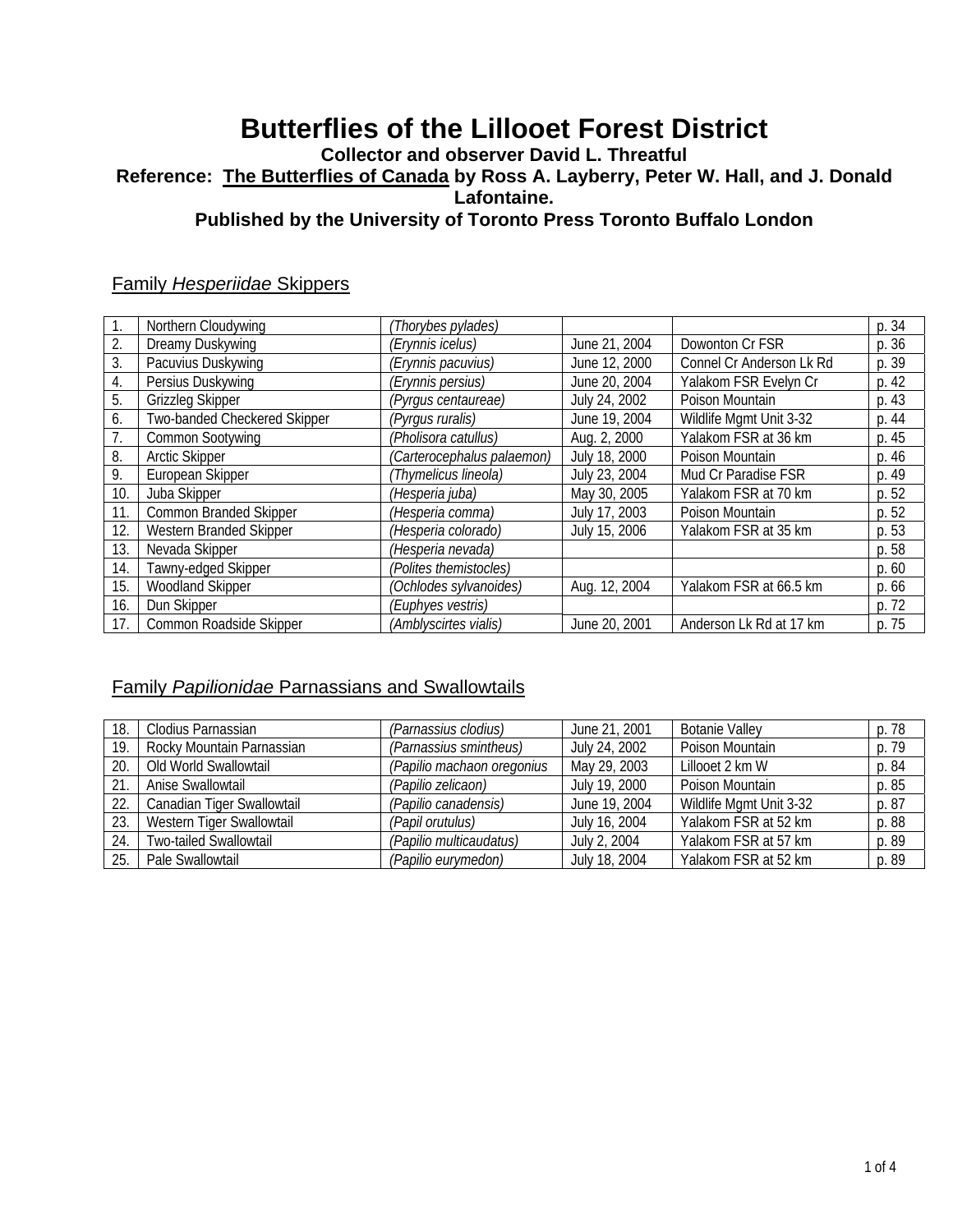## Family *Pieridae* Whites and Sulphurs

| 26. | Pine White                | (Neophasia menapia)   | Aug. 2, 2000   | Yalakom FSR at 37-38 km      | p. 91  |
|-----|---------------------------|-----------------------|----------------|------------------------------|--------|
| 27. | Becker's White            | (Pontia beckerii)     | May 30, 2005   | Yalakom FSR at 70 km         | p. 92  |
| 28. | <b>Spring White</b>       | (Pontia sisymbrii)    | May 30, 2005   | Nine Mile Ridge Camelsfoot   | p. 92  |
|     |                           |                       |                | Range                        |        |
| 29. | Western White             | (Pontia occidentalis) | July 26, 2005  | Teepee Mountain              | p. 94  |
| 30. | Margined White            | (Pieris marginalis)   | July 23, 2003  | Poison Mountain              | p. 95  |
| 31. | <b>Mustard White</b>      | (Pieris oleracea)     | July 19, 2003  | Wildlife Mgmt Unit 3-32      | p. 96  |
| 32. | Cabbage White             | (Pieris rapae)        | July 24, 2003  | Wildlife Mgmt Unit 3-32      | p. 97  |
| 33. | Large Marble              | (Euchloe ausonides)   | June 19, 2004  | Wildlife Mgmt Unit 3-32      | p. 98  |
| 34. | Desert Marble             | (Euchloe lotta)       | April 18, 2003 | Seton River Canyon           | p. 100 |
| 35. | Stella's Orangetip        | (Anthocharis stella)  | Aug. 2, 2000   | Yalakom FSR Evelyn Cr        | p. 102 |
| 36. | <b>Clouded Sulphur</b>    | (Colias philodice)    | Aug. 10, 2004  | Mud Cr Paradise FSR          | p. 103 |
| 37. | Orange Sulphur            | (Colias eurytheme)    | June 4, 2003   | Lillooet 4 km W              | p. 104 |
| 38. | Western Sulphur           | (Colias occidentalis) | June 21, 2001  | Botanie Valley nr Botanie Lk | p. 105 |
| 39. | Queen Alexandra's Sulphur | (Colias alexandra)    | July 11, 2005  | Mud Cr Paradise FSR          | p. 106 |
| 40. | Labrador Sulphur          | (Colias nastes)       | July 18, 2000  | Poison Mountain              | p. 111 |
| 41. | Pink-edged Sulphur        | (Colias interior)     | Aug. 10, 2004  | Mud Cr Paradis FSR           | p. 113 |

# Family *Lycaenidae* Harvesters, Coppers, Hairstreaks and Blues

| 42. | American Copper *          | (Lycaena phlaeas subsps)       | July 27, 2003 | Shulaps Range Blue Cr        | p. 120 |
|-----|----------------------------|--------------------------------|---------------|------------------------------|--------|
| 43. | <b>Lustrous Copper</b>     | (Lycaena cupreus)              | July 27, 2003 | <b>Blue Cr Shulaps Range</b> | p. 121 |
| 44. | <b>Blue Copper</b>         | (Lycaena heteronea)            | July 14, 2003 | Yalakom FSR Evelyn Cr        | p. 124 |
| 45. | Purplish Copper            | (Lycaena helloides)            | July 24, 2003 | Yalakom FSR Evelyn Cr        | p. 127 |
| 46  | Mariposa Copper            | (Lycaena mariposa)             | July 24, 2002 | Poison Mountain              | p. 128 |
| 47. | California Hairstreak      | (Satyrium californica)         |               |                              | p. 131 |
| 48. | Sylvan Hairstreak          | (Satyrium sylvinum)            | July 12, 2000 | Anderson Lk Rd 19 km         | p. 131 |
| 49. | Coral Hairstreak           | (Satyrium titus)               |               |                              | p. 132 |
| 50  | <b>Hedgerow Hairstreak</b> | (Satyrium saepium)             | Aug. 2, 2000  | Yalakom FSR at 36 km         | p. 135 |
| 51. | Sheridan's Hairstreak      | (Callophrys sheridani)         |               |                              | p. 137 |
| 52. | <b>Thicket Hairstreak</b>  | (Callophrys spinetorum)        | July 11, 2005 | Mud Cr Paradis FSR           | p. 138 |
| 53. | Rosner's Hairstreak        | (Callophrys rosneri)           | June 27, 2006 | Yalakom FSR at 45 km         | p. 139 |
| 54. | Barry's Hairstreak         | (Callophrys barryi)            | June 4, 2003  | Lillooet 4 km W              | p. 140 |
| 55. | <b>Brown Elfin</b>         | (Callophrys augustinus         | May 30, 2005  | Nine Mile Ridge trail        | p. 141 |
|     |                            | <i>iroides</i> )               |               |                              |        |
| 56. | Moss's Elfin               | 'Callophrys mossii)            |               |                              |        |
| 57. | Western Pine Elfin         | (Callophrys eryphon)           | June 19, 2004 | Wildlife Mgmt Unit 3-32      | p. 146 |
| 58. | <b>Grey Hairstreak</b>     | (Strymon melinus)              | July 15, 2006 | Yalakom FSR at 35 km         | p. 147 |
| 59. | <b>Western Tailed Blue</b> | (Everes amyntula)              | July 11, 2005 | Lower Riley Cr FSR           | p. 151 |
| 60. | <b>Boreal Spring Azure</b> | 'Celastrina ladon lucia)       |               |                              | p. 152 |
| 61. | Western Spring Azure       | 'Celastrina echo echo)         | June 18, 2003 | Seton River Canyon           | p. 152 |
| 62. | Square-spotted Blue        | (Euphilotes battoides)         | July 24, 2002 | Poison Mountain              | p. 154 |
| 63. | Silvery Blue               | <i>'Glaucopsyche lygdamus)</i> | July 14, 2004 | Poison Mountain              | p. 156 |
| 64. | Northern Blue *            | (Lycaeides idas)               | July 18, 2000 | Poison Mountain              | p. 157 |
| 65. | Melissa Blue               | (Lycaeides melissa)            |               |                              | p. 157 |
| 66. | Greenish Blue              | (Plebejus saepiolus)           | Aug. 10, 2004 | Mud Cr Paradise FSR          | p. 158 |
| 67. | Boisduval's Blue           | (Icaricia icarioides)          | July 20, 2000 | Poison Mountain              | p. 159 |
| 68. | Acmon Blue                 | (Icaricia acmon)               | July 19, 2000 | Poison Mountain              | p. 160 |
| 69. | <b>Arctic Blue</b>         | (Agriades glandon)             | July 18, 2000 | Poison Mountain              | p. 162 |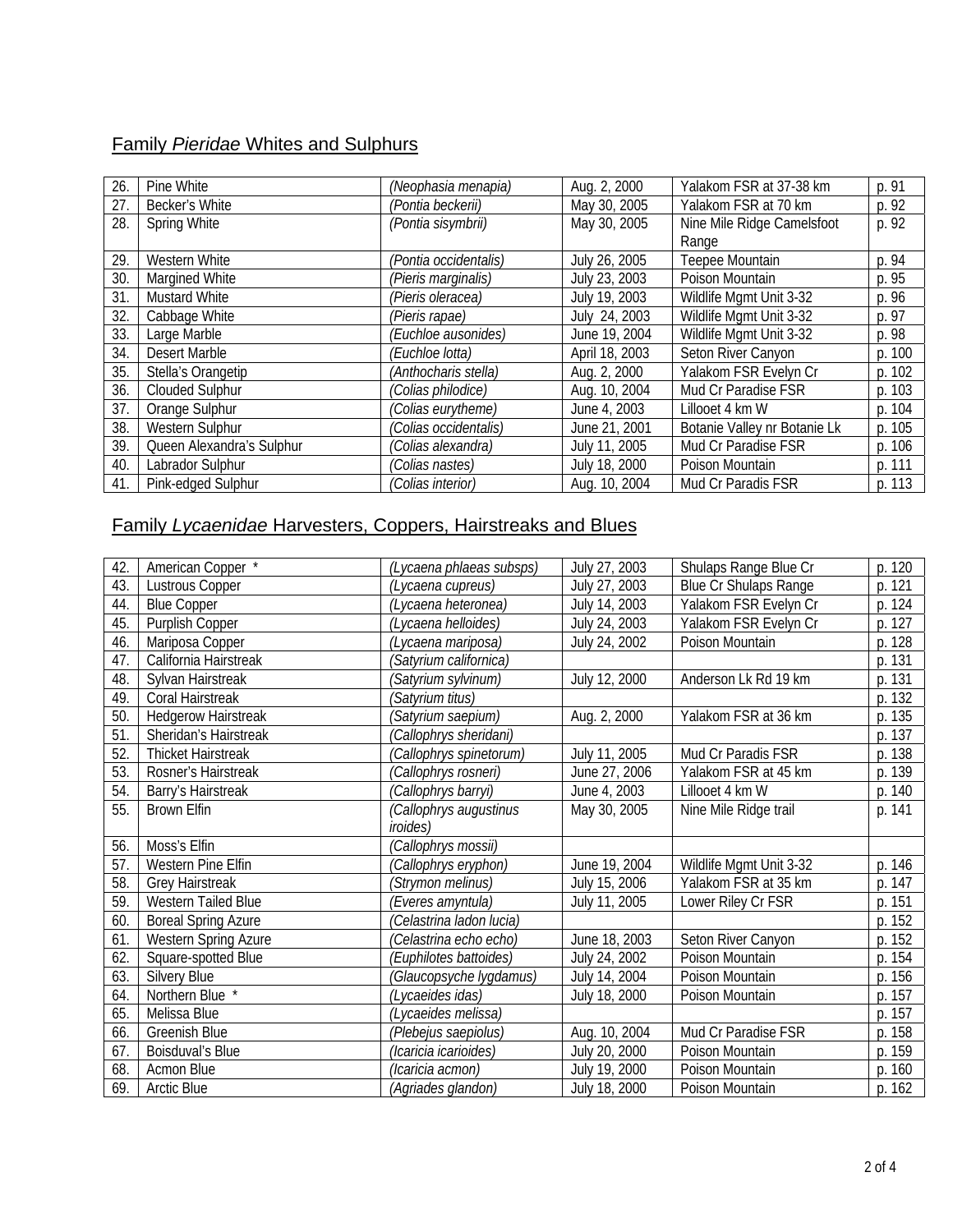## Family *Nymphalidae* Brush-footed Butterflies

|            |                                                       |                                            |                                | Yalakom FSR Evelyn Cr        |                  |
|------------|-------------------------------------------------------|--------------------------------------------|--------------------------------|------------------------------|------------------|
| 70.<br>71. | <b>Great Spangled Fritillary</b><br>Zerene Fritillary | (Speyeria cybele leto)                     | July 14, 2004                  | Botanie Valley nr Botanie Lk | p. 168<br>p. 170 |
| 72.        |                                                       | (Speyeria zerene)                          | Aug. 16, 2001                  |                              | p. 172           |
|            | <b>Atlantis Fritillary</b>                            | (Speyeria atlantis)                        | Aug. 10, 2004                  | Mud Cr Paradise FSR          |                  |
| 73.        | Northwestern Fritillary                               | (Speyeria hesperis)                        | Aug. 10, 2004                  | Mud Cr Paradise FSR          | p. 173           |
| 74.        | Hydaspe Fritillary                                    | (Speyeria hydaspe)                         | Aug. 10, 2004                  | Mud Cr Paradise FSR          | p. 174           |
| 75.        | Mormon Fritillary                                     | (Speyeria mormonia)                        | Aug. 10, 2004                  | Mud Cr Paradise FSR          | p. 174           |
| 76.        | <b>Bog Fritillary</b>                                 | (Boloria eunomia)                          | July 25, 2005                  | Teepee Mountain area         | p. 176           |
| 77.        | Silver-bordered Fritillary                            | (Boloria selene)                           | July 24, 2003                  | Wildlife Mgmt Unit area      | p. 176           |
| 78.        | Frigga Fritillary                                     | (Boloria frigga)                           | July 25, 2005                  | Teepee Mountain area         | p. 178           |
| 79.        | Pacific Fritillary                                    | (Boloria epithore)                         | June 21, 2001                  | Botanie Valley nr Botanie Lk | p. 179           |
| 80.        | Freija Fritillary                                     | (Boloria freija)                           | July 25, 2005                  | Teepee Mountain area         | p. 180           |
| 81.        | <b>Astarte Fritillary</b>                             | (Boloria astarte)                          | July 16, 2004                  | Shulaps Range                | p. 182           |
| 82.        | a. Mount Rainier Fritillary *                         | (Boloria chariclea rainieri)               | Aug. 9, 2001                   | Gott Peak & area             | p. 183           |
|            | b. Purple Fritillary *                                | (Boloria chariclea grandis)                | July 18, 2000                  | Poison Mountain              | p. 183           |
| 83.        | Northern Checkerspot                                  | (Chlosyne palla)                           | June 27, 2006                  | Yalakom FSR 42 km            | p. 186           |
| 84.        | Damoetas Checkerspot                                  | (Chlosyne damoetas)                        | July 25, 2005                  | Teepee Mountain area         | p. 188           |
| 85.        | Northern Crescent                                     | (Phyciodes cocyta)                         | July 21, 2005                  | Yalakom FSR 72 km            | p. 190           |
| 86.        | <b>Field Crescent</b>                                 | (Phyciodes pratensis)                      | July 25, 2005                  | Teepee Mountain area         | p. 191           |
| 87.        | Pale Crescent                                         | (Phyciodes pallidus)                       | July 4, 2001                   | Botanie Valley nr Botanie Lk | p. 192           |
| 88.        | Variable Checkerspot *                                | (Euphydryas chalcedona)                    | Aug. 9, 2001                   | <b>Blowdown Pass</b>         | p. 193           |
| 89.        | Edith's Checkerspot                                   | (Euphydryas editha)                        | July 23, 2004                  | Teepee Mountain              | p. 194           |
| 90.        | Satyr Comma                                           | (Polygonia satyrus)                        | Aug. 14, 2006                  | Downton Creek FSR            | p. 198           |
| 91.        | Green Comma                                           | (Polygonia faunus)                         | Aug. 10, 2004                  | Mud Cr Paradise FSR          | p. 199           |
| 92.        | Hoary Comma                                           | (Polygonia gracilis)                       | Aug. 10, 2004                  | Mud Cr Paradise FSR          | p. 200           |
| 93.        | Oreas Comma                                           | (Polygonia oreas)                          |                                |                              | p. 200           |
| 94.        | Compton Tortoiseshell                                 | (Nymphalis vaualbum)                       | Aug. 10, 2004                  | Mud Cr Paradise FSR          | p. 202           |
| 95.        | California Tortoiseshell                              | (Nymphalis californica)                    | July 27, 2003                  | <b>Blue Cr Shulaps Range</b> | p. 202           |
| 96.        | Mourning Cloak                                        | (Nymphalis antiopa)                        | Aug. 10, 2004                  | Mud Cr Paradise FSR          | p. 203           |
| 97.        | Milbert's Tortoiseshell                               | (Nymphalis milberti)                       | July 27, 2003                  | <b>Blue Cr Shulaps Range</b> | p. 204           |
| 98.        | Painted Lady                                          | (Vanessa cardui)                           | July 25, 2003                  | Poison Mountain              | p. 205           |
| 99.        | West Coast Lady                                       | (Vanessa annabella)                        |                                |                              | p. 206           |
| 100        |                                                       |                                            |                                | Poison Mountain              | p. 206           |
| 101        | Red Admiral                                           | (Vanessa atalanta)<br>(Limenitis arthemis) | July 17, 2003<br>Aug. 10, 2004 | Mud Cr Paradise FSR          | p. 208           |
|            | White Admiral                                         |                                            |                                |                              |                  |
| 102        | Viceroy *                                             | (Limenitis archippus)                      |                                |                              | p. 209           |
| 103.       | Lorquin's Admiral                                     | (Limenitis lorquini)                       | July 22, 2004                  | Mud Cr Paradise FSR          | p. 210           |
| 104.       | Common Ringlet                                        | (Coenonympha tullia)                       | July 24, 2004                  | Poison Mountain              | p. 215           |
| 105.       | Common Wood-Nymph                                     | (Cercyonis pegala)                         |                                |                              | p. 217           |
| 106.       | Great Basin Wood-Nymph                                | (Cercyonis sthenele)                       | Aug. 2, 2000                   | Yalakom FSR 36 km            | p. 218           |
| 107.       | Small Wood-Nymph                                      | (Cercyonis oetus)                          | Aug. 10, 2004                  | Mud Cr Paradise FSR          | p. 219           |
| 108.       | Vidler's Alpine                                       | (Erebia vidleri)                           | July 18, 2000                  | Poison Mountain              | p. 219           |
| 109.       | Common Alpine                                         | (Erebia epipsodea)                         | July 20, 2000                  | Poison Mountain              | p. 227           |
| 110.       | <b>Great Arctic</b>                                   | (Oeneis nevadensis)                        | July 20, 2005                  | Mud Creek FSR                | p. 228           |
| 111.       | Macoun's Arctic                                       | 'Oeneis macounii)                          |                                |                              | p. 229           |
| 112.       | Chryxus Arctic <sup>*</sup>                           | 'Oeneis chryxus)                           | July 25, 2005                  | Teepee Mountain area         | p. 230           |
| 113.       | Melissa Arctic                                        | (Oeneis melissa)                           | July 18, 2000                  | Poison Mountain              | p. 234           |
| 114.       | Monarch                                               | (Danaus plexippus)                         |                                |                              | p.237            |